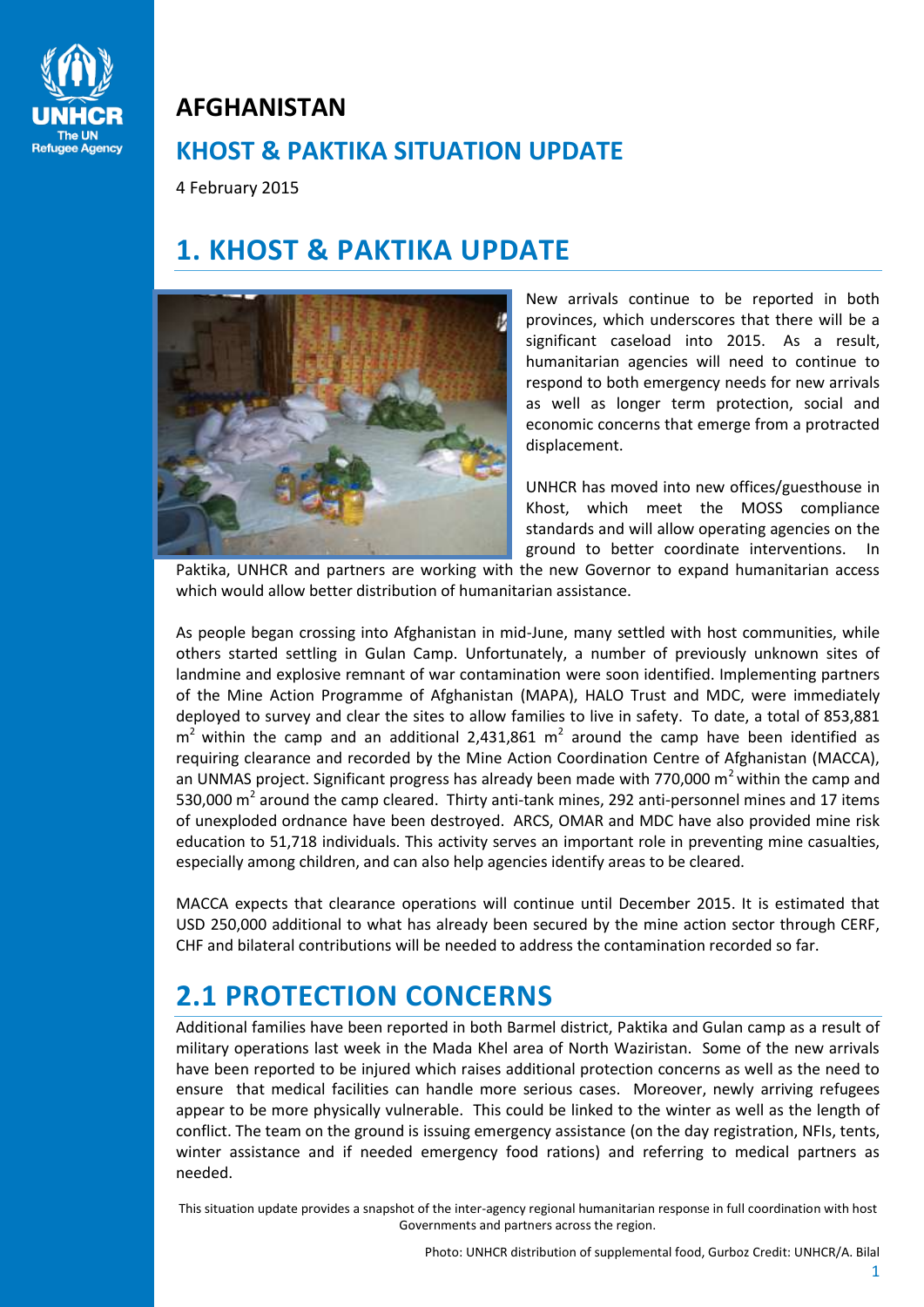# **2.2 HUMANITARIAN RESPONSE -** *SINCE 18 JUNE 2014*

- Food Assistance: WFP, UNHCR & partners distributed 72,00 food packages and wheat rations to families in Khost & Paktika since June 2014; UNHCR distributed supplemental food to 21,018 families since 29 December; HNITPO & IMC are providing treatment for 657 children and 80 pregnant and lactating women for moderate and severe malnutrition; UNICEF supported 29 Outpatient centres to address severe acute malnutrition; Tameer Millat Foundation provided nutrition support to 426 mothers and 1,227 children
- Health: WHO, UNICEF, IMC & HNITPO supported polio vaccinations for over 47,000 children <10 in Khost and Paktika; UNICEF & WHO established 5 permanent polio vaccination teams in Alisher, Gurboz, Spera & Tani districts which have vaccinated 51,795 children; HNITPO set-up 2 mobile clinics in Khost serving 1,116 clients; UNICEF/IMC set-up two mobile clinics in Paktika; Tameer Millat Foundation provided basic health services to 12,983 people; ACTD is developing a vaccination plan for Gulan camp; UNICEF supplied 4,000 new born kits to DoPH Khost and 1,900 for DoPH Paktika for clean deliveries
- Mine Risk Reduction: MACCA/UNMAS partners Halo Trust and MDC have cleared 770,000 m<sup>2</sup> in Gulan camp and 530,000  $m^2$  around the camp; ARCS, OMAR and MDC have provided mine/ERW risk education to 51,718 individuals.
- NFIs: CARE, IOM, IRC, NRC and UNHCR distributed NFIs to 26,474 families
- Tents: CARE, IOM, IRC and UNHCR distributed tents to 10,817 families
- Winterization: A total of 23,326 families have received winterisation assistance, including 17,026 in Khost and 6,300 in Paktika. IRC distributed winterisation assistance to 1,000 families in Tani, Mandozai & Nadir Shah Kot; NRC distributed winterization kits to 130 families and is providing 176 bukharis to schools in Gulan Camp and communities; UNICEF supplied 1,550 family kits and winterisation assistance to Khost & Paktika; ARCS will distribute 500 kits in Paktika. WHO & partners distributed 15 acute respiratory infection kits to treat winter-related respiratory cases
- WASH: 5 wells have been drilled in Gulan Camp and Solidarités is managing WASH activities. SI distributed 2,042 hygiene kits, 951 latrines and bathroom kits in Gulan camp; DAACAR provided 435 emergency latrines in host communities, distributed 2,284 hygiene kits, and provided 9.6 million litres of drinking water in communities; IRC distributed 671 emergency latrines & hygiene kits; UNICEF is funding MRRD for building 50 wells for 1,350 families in Paktika; NCA distributed 1,360 family & female hygiene kits in Khost and 400 in Paktika and conducted hygiene awareness
- **EXECUCATE:** Education: In Gulan camp, NRC and UNICEF set-up 93 transitional classrooms recruited and recruited 93 teachers for 2,800 children, including 900 girls; the Ministry of Education hired 54 out of a planned 100 teachers from among the refugees to improve refugee children's access to education; UNICEF supported an additional 15 classes for 250 students in Paktika
- SGBV & Women's Health: UNFPA distributed 850 dignity kits and delivered two reproductive health kits to clinics to support 10,000 people

## **3.NEXT STEPS**

Wednesday 18 February 2015: Kabul Task Force Meeting, 14h00 UNHCR, Kabul

Agencies operating on the ground are encouraged to continue to provide updates regarding planned and completed activities to ensure information is accurate for coordination and reporting purposes.

#### **Summary**

In mid-June, following military operations in North Waziristan Agency, Pakistan, families began crossing into Khost and Paktika provinces, Afghanistan. Many families left suddenly, with few belongings and settled in host communities, or Gulan camp, Gurboz district, Khost. UNHCR and partners have been on the ground since the situation began, conducting assessments, delivering assistance and coordinating response efforts. Food, water, sanitation, shelter, health and mine clearance continue to be urgent priorities.